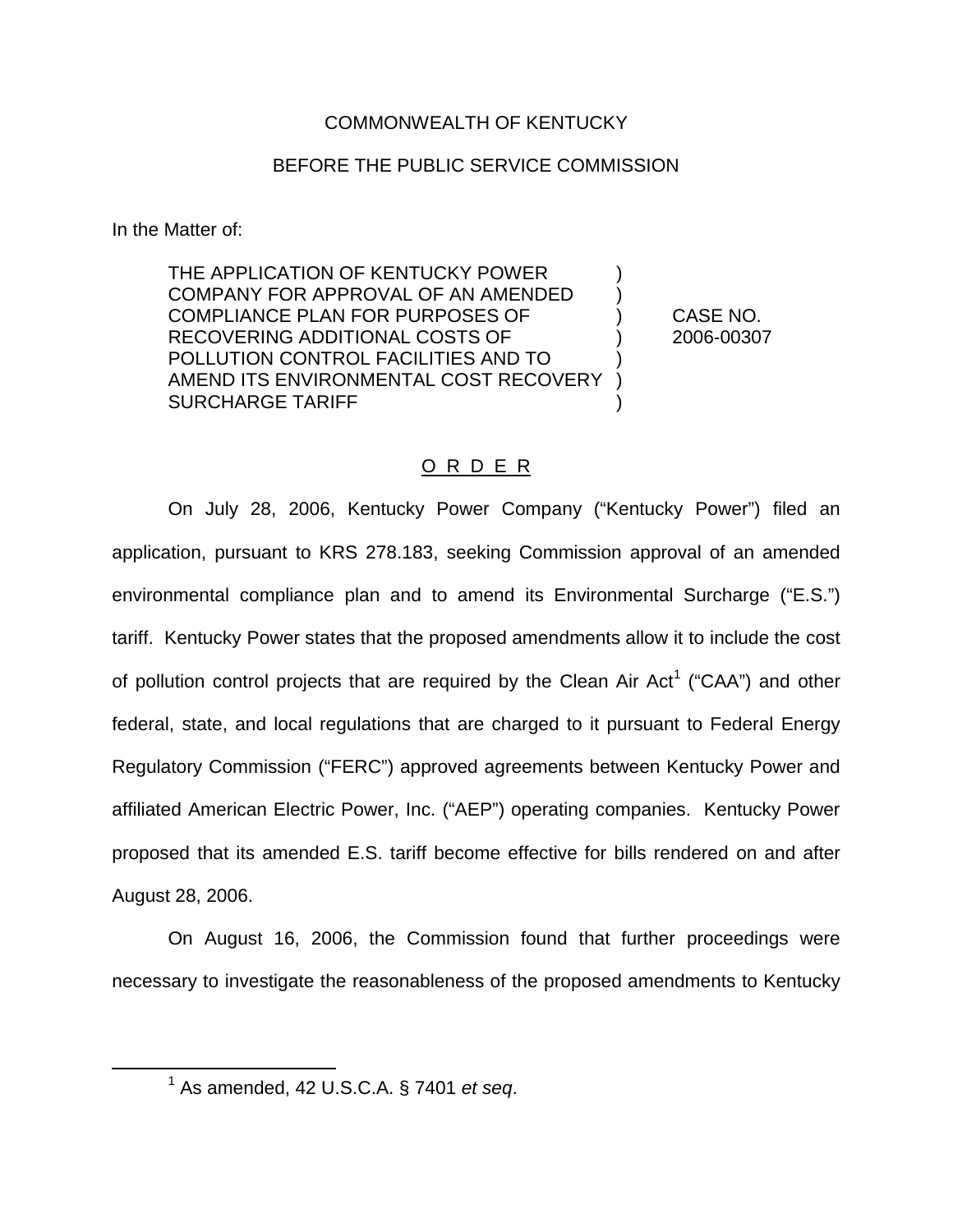Power's compliance plan and E.S. tariff.<sup>2</sup> The Commission stated that until that determination was made, Kentucky Power's proposed E.S. tariff could not be implemented under KRS 278.183. A procedural schedule was established providing for the completion of this investigation within 6 months.

The following parties requested and were granted full intervention: the Attorney General of the Commonwealth of Kentucky, by and through his Office of Rate Intervention ("AG"), and the Kentucky Industrial Utility Customers, Inc. ("KIUC"). A public hearing was held on November 28, 2006. All information requested at the public hearing has been filed, and the parties have submitted briefs.

#### BACKGROUND

Kentucky Power is a privately owned electric utility that generates, transmits, distributes, and sells electricity to approximately 175,300 customers in all or parts of 20 counties in eastern Kentucky. Kentucky Power is a wholly owned subsidiary of AEP.<sup>3</sup> Kentucky Power and four other AEP subsidiaries<sup>4</sup> make up the AEP Power Pool ("AEP Pool"). The AEP Interconnection Agreement, which created the AEP Pool, is a tariff that contains rates and terms of service for the wholesale sale of power and is subject

 $2$  Pursuant to KRS 278.183(2), the Commission has 6 months to complete its investigation and determine the reasonableness of a compliance plan and rate surcharge.

 $3$  As a subsidiary of AEP, Kentucky Power is a member of the integrated AEP System, an interstate public utility holding company system. Subsequent to its merger in 2000 with Central and South West Corporation, AEP has operations in Arkansas, Indiana, Kentucky, Louisiana, Michigan, Ohio, Oklahoma, Tennessee, Texas, Virginia, and West Virginia.

 $4$  The subsidiaries are Appalachian Power Company ("Appalachian"), Columbus Southern Power Company ("Columbus Southern"), Indiana Michigan Power Company ("I&M"), and Ohio Power Company ("Ohio Power").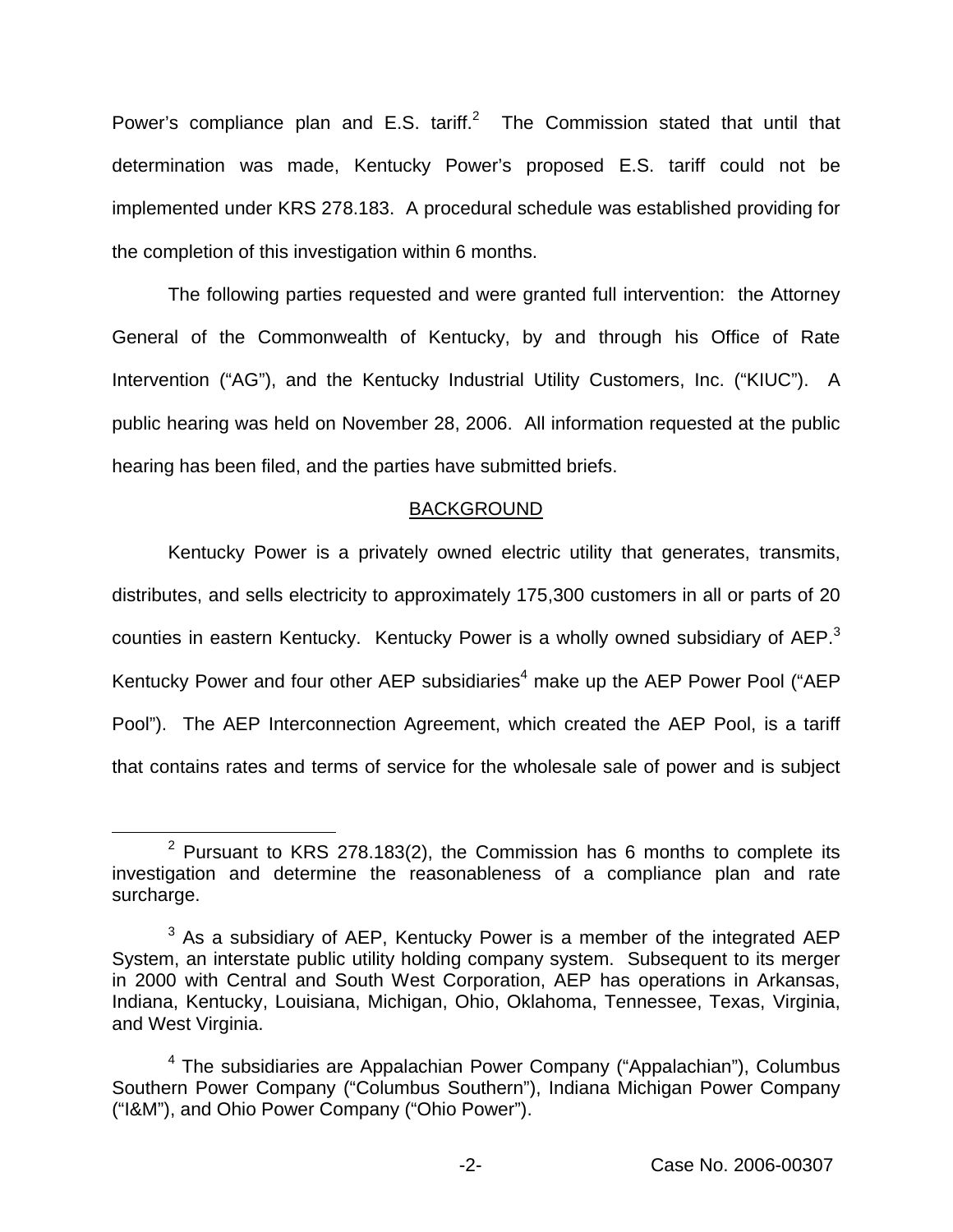to regulation by FERC. The members of the AEP Pool share generating capacity and either make or receive capacity-related payments pursuant to FERC-approved rates. Kentucky Power owns two generating units at its Big Sandy Generating Station ("Big Sandy") in Louisa, Kentucky. It also receives power from I&M's Rockport Generating Station ("Rockport") pursuant to the Rockport Unit Power Agreement ("Rockport Agreement"). The Rockport Agreement is also subject to regulation by the FERC. Even with the Rockport capacity, Kentucky Power has less generating capacity than it is responsible for under the terms of the AEP Interconnection Agreement and is considered a deficit member of the AEP Pool. Thus, it is required to make capacity payments to the AEP Pool members that have more capacity than they are responsible for under the AEP Interconnection Agreement.<sup>5</sup>

KRS 278.183 provides that a utility shall be entitled to the current recovery of its costs of complying with the CAA as amended and those federal, state, or local environmental requirements that apply to coal combustion wastes and by-products from facilities utilized for the production of energy from coal. Pursuant to KRS 278.183(2), a utility seeking to recover its environmental compliance costs through an environmental surcharge must first submit to the Commission a plan that addresses compliance with the applicable environmental requirements. The plan must also include the utility's testimony concerning a reasonable return on compliance-related capital expenditures and a tariff addition containing the terms and conditions of the proposed surcharge

<sup>5</sup> Appalachian and Columbus Southern are also deficit members of the AEP Pool. I&M and Ohio Power are surplus members.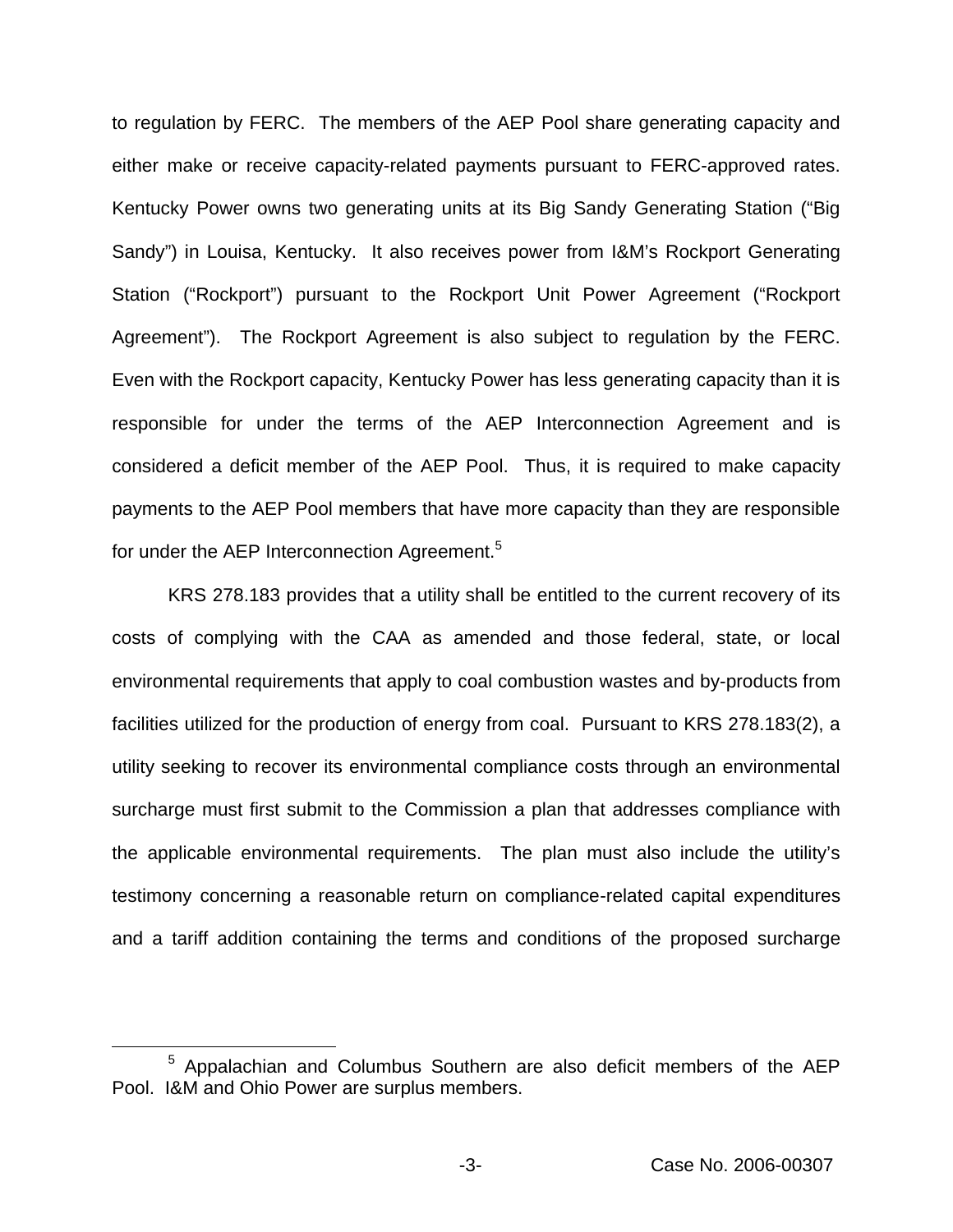applied to individual rate classes. Within 6 months of submission, the Commission must conduct a hearing to:

(a) Consider and approve the compliance plan and rate surcharge if the plan and rate surcharge are found reasonable and cost-effective for compliance with the applicable environmental requirements;

(b) Establish a reasonable return on compliance-related capital expenditures; and

(c) Approve the application of the surcharge.

Kentucky Power's original compliance plan and environmental surcharge were approved by the Commission in 1997 in Case No. 1996-00489.<sup>6</sup> The original compliance plan ("1997 Plan") was comprised of five projects at Big Sandy involving low nitrogen oxide ("NOx") burners, $<sup>7</sup>$  continuous emission monitors ("CEMs"), sulfur dioxide</sup> (" $SO<sub>2</sub>$ ") emission allowances, Kentucky air emission fees, and three projects at

<sup>6</sup> Case No. 1996-00489, Application of Kentucky Power Company d/b/a American Electric Power to Assess a Surcharge Under KRS 278.183 to Recover Costs of Compliance with the Clean Air Act and Those Environmental Requirements Which Apply to Coal Combustion Waste and By-Products, final Order dated May 27, 1997.

 $<sup>7</sup>$  In its May 27, 1997 Order in Case No. 1996-00489, the Commission excluded</sup> the low NOx burners at Big Sandy Units 1 and 2 from the approved compliance plan. After the Commission denied rehearing, Kentucky Power appealed. In *Commonwealth of Kentucky ex rel. Chandler v. Kentucky Public Service Commission*, Nos. 97-CI-01138, 97-CI-01144, 97-CI-01319 (Ky. Franklin Cir. Ct. May 14, 1998), the Franklin Circuit Court reversed in part and directed the Commission to permit Kentucky Power's recovery of low NOx burner costs incurred after May 19, 1997. The Commission and the parties appealed to the Kentucky Court of Appeals. As part of a unanimous settlement in Case No. 1999-00149, the parties agreed to: (1) dismiss their appeals to the Kentucky Court of Appeals; and (2) allow Kentucky Power to recover through its environmental surcharge mechanism the costs associated with the Big Sandy Units 1 and 2 low NOx burners beginning January 1, 2000. See Case No. 1999-00149, Joint Application of Kentucky Power Company, American Electric Power Company, Inc. and Central and South West Corporation Regarding a Proposed Merger, final Order dated June 14, 1999.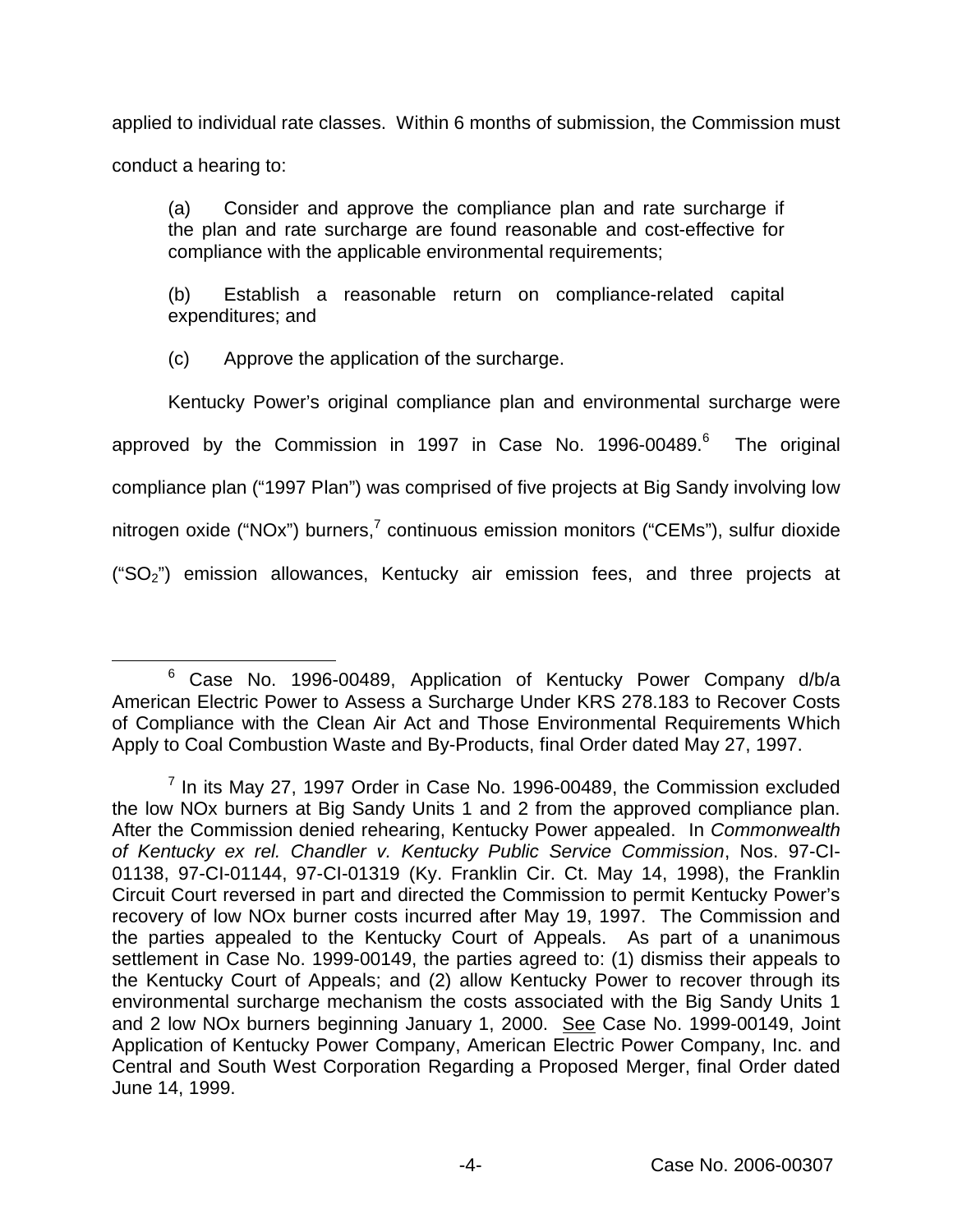generating stations owned by members of the AEP Pool. $8$  The original E.S. tariff included a formula to calculate the retail monthly environmental surcharge net revenue requirement ("ES revenue requirement") and applicable monthly surcharge factor.<sup>9</sup> The authorized rate of return on environmental capital expenditures was Kentucky Power's overall rate of return on capital.<sup>10</sup> This authorized rate of return on environmental capital expenditures was applied to the compliance rate base for the Big Sandy capital expenditures.<sup>11</sup>

 $10$  The overall rate of return on capital was determined to be 9.178 percent, which included a rate of return on common equity of 11.50 percent. The overall rate of return reflected Kentucky Power's capital structure and cost rates as of December 31, 1999. The overall rate of return was grossed up to reflect the income tax effect resulting from the return on common equity. The gross-up factor reflects a composite uncollectible accounts factor, federal income tax rate, and state income tax rate. The gross-up rate of return on the Big Sandy compliance rate base was 12.35 percent.

<sup>11</sup> The Commission's authorized rate of return was not applied to the Gavin or Rockport projects. Any rate of return on the Gavin scrubbers is reflected in the charges governed by the AEP Interconnection Agreement. The rate of return on the Rockport CEMs was established by the provisions of the Rockport Agreement.

<sup>&</sup>lt;sup>8</sup> The three projects are Kentucky Power's assigned portion of the costs for the installation of scrubbers at Ohio Power's Gavin Generating Station ("Gavin"), the installation of CEMs at Rockport, and the Indiana Air Emissions Fee for Rockport. The allocation of these costs to Kentucky Power is governed by the AEP Interconnection Agreement and the Rockport Agreement.

<sup>&</sup>lt;sup>9</sup> Kentucky Power's surcharge mechanism compares a base period revenue requirement with a current period revenue requirement. Retired or replaced environmental compliance plant and associated expenses already included in existing rates are reflected in the determination of the base period revenue requirement, while the current cost of the approved compliance plan is reflected in the determination of the current period revenue requirement. The net of the base period and current period revenue requirement produces the ES revenue requirement. The ES revenue requirement is then divided by the Kentucky retail revenues for the current expense month. The current expense month is defined as the second month preceding the month in which the environmental surcharge is billed.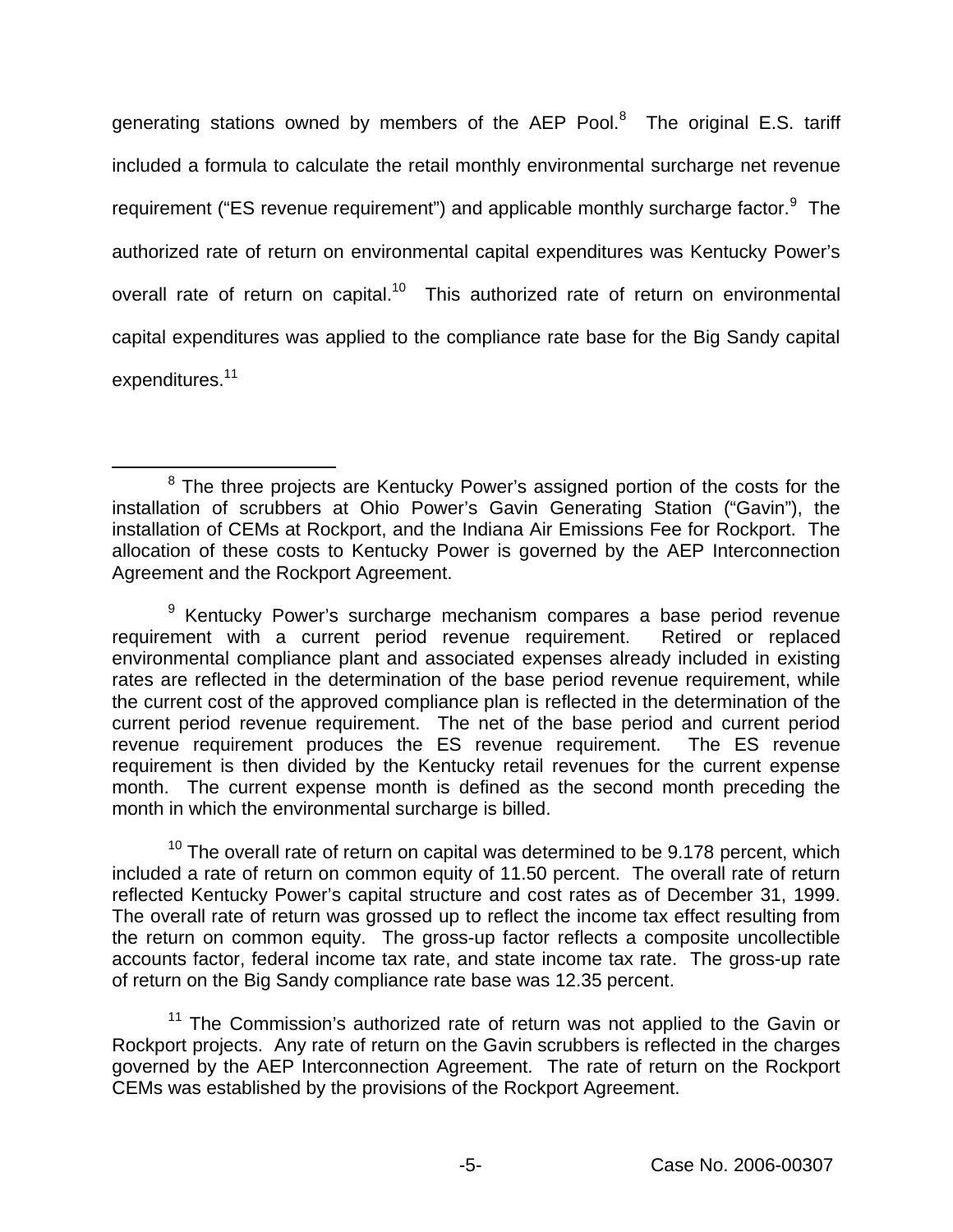Kentucky Power's first amendment to its compliance plan and environmental surcharge was approved by the Commission in 2003 in Case No. 2002-00169.<sup>12</sup> The first amendment to the compliance plan ("2003 Plan") was comprised of four projects at Big Sandy involving the installation of an Over-Fire Air system ("OFA") to control NOx emissions at Unit 1, improvements to the electrostatic precipitator at Unit 2, the installation of Selective Catalytic Reduction equipment ("SCR") at Unit 2, an upgrade of the reverse osmosis water system at Unit 2, and NOx emission allowances. The existing E.S. tariff was amended to include the cost recovery for the 2003 Plan.<sup>13</sup>

<sup>12</sup> Case No. 2002-00169, The Application of Kentucky Power Company d/b/a American Electric Power for Approval of an Amended Compliance Plan for Purposes of Recovering the Costs of New and Additional Pollution Control Facilities and to Amend Its Environmental Cost Recovery Surcharge Tariff, final Order dated March 31, 2003.

 $13$  The base period revenue requirement determination was expanded to recognize the return on retired utility plant and the removal of associated operating expenses relating to the 2003 Plan additions. The current period revenue requirement determination was expanded to include a return on the 2003 Plan projects and related operating expenses, a cash working capital allowance reflecting operation and maintenance expenses associated with the 1997 and 2003 Plans, and the net proceeds from the sale or transfer of NOx emission allowances. In addition, for purposes of the E.S. tariff, Total Company Revenues is defined as not including Non-Physical Revenues. In March 2004, Kentucky Power filed Case No. 2004-00081, seeking Commission approval to recover additional operating and maintenance ("O&M") expenses associated with the compliance projects approved in Case No. 2002-00169. Kentucky Power stated that the additional O&M expenses were not possible to identify during the processing of Case No. 2002-00169. The Commission's April 16, 2004 Order in Case No. 2004-00081 granted Kentucky Power's request. See Case No. 2004-00081, Motion of Kentucky Power Company d/b/a American Electric Power for Approval of Additional Operating Expenses Associated with Its Environmental Compliance Plan, final Order dated April 16, 2004.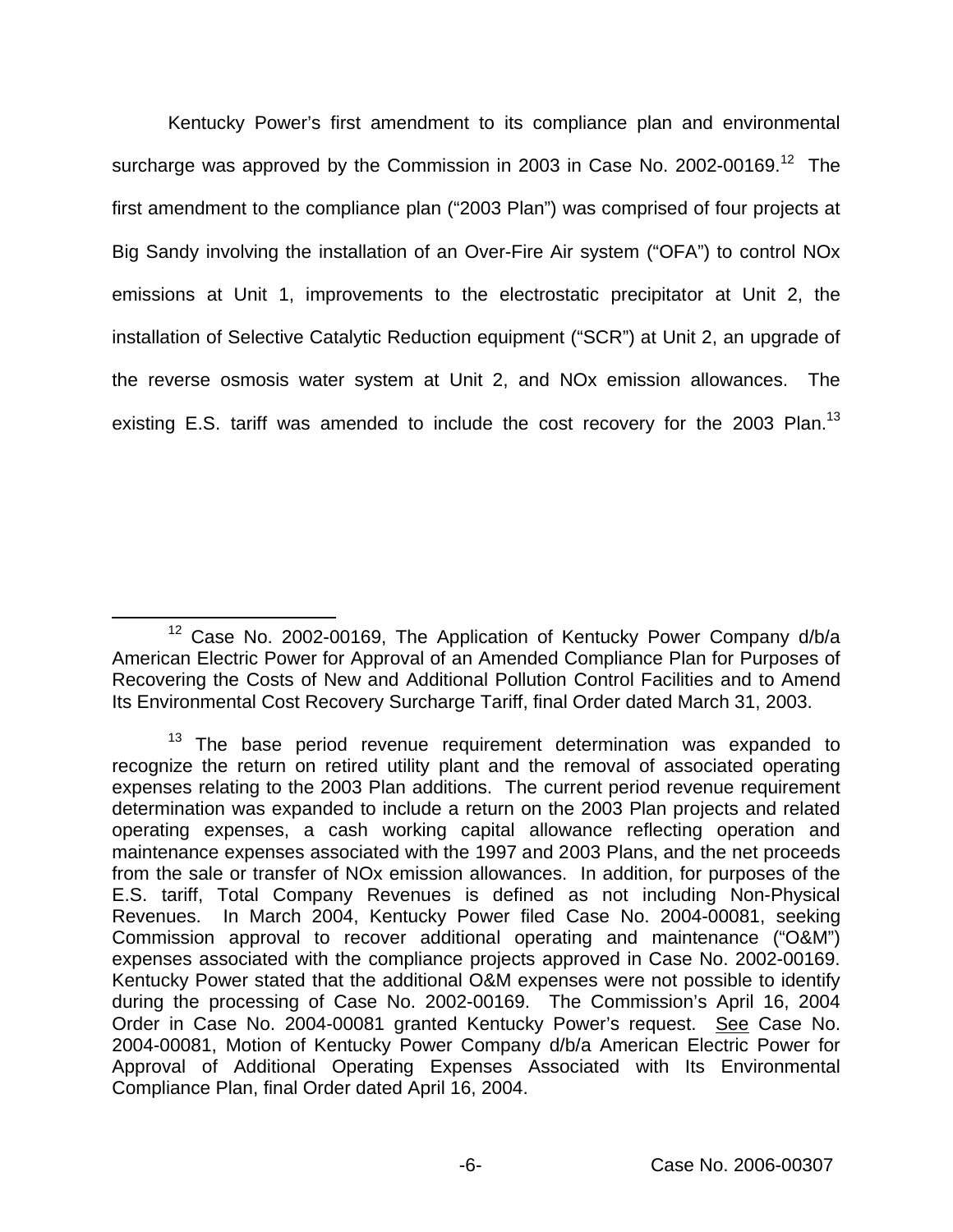Kentucky Power's overall rate of return on capital was continued as the authorized rate of return on the Big Sandy environmental capital expenditures.<sup>14</sup>

Kentucky Power's second amendment to its compliance plan and environmental surcharge was approved by the Commission in 2005 in Case No. 2005-00068.<sup>15</sup> The second amendment to the compliance plan ("2005 Plan") sought to include Kentucky Power's member load ratio share of environmental compliance costs associated with 53 projects<sup>16</sup> located at Ohio Power and I&M generating stations. The existing E.S. tariff was amended to include the member load ratio share of the costs for the 2005 Plan. No rate of return was sought for the 2005 Plan. While the overall rate of return on the 1997 and 2003 Plan projects remained unchanged, the gross-up factor used in the surcharge

<sup>&</sup>lt;sup>14</sup> The Commission included Kentucky Power's accounts receivable financing in the determination of the overall rate of return on capital, which was determined to be 7.46 percent. The overall rate of return on capital reflected Kentucky Power's capital structure and costs rates as of December 31, 2002. The Commission authorized a rate of return on common equity of 11.00 percent. Consistent with the approach used in Case No. 1996-00489, the overall rate of return was grossed up. The gross-up rate of return on the Big Sandy compliance rate base was 10.20 percent.

<sup>&</sup>lt;sup>15</sup> Case No. 2005-00068, Application of Kentucky Power Company for Approval of an Amended Compliance Plan for Purposes of Recovering Additional Costs of Pollution Control Facilities and to Amend Its Environmental Cost Recovery Surcharge Tariff, final Order dated September 7, 2005 and rehearing Order dated October 17, 2005.

<sup>&</sup>lt;sup>16</sup> In its September 7, 2005 Order, the Commission excluded all or parts of 4 projects involving sulfur trioxide (" $SO<sub>3</sub>$ ") mitigation systems. The AG and KIUC sought rehearing on the inclusion of costs from out-of-state projects in the surcharge. The Commission denied rehearing and the AG and KIUC appealed. In *Commonwealth of Kentucky ex rel. Stumbo v. Kentucky Public Service Commission*, Nos. 05-CI-1534, 05- CI-1543, 05-CI-1544 (Ky. Franklin Cir. Ct. October 30, 2006), the Franklin Circuit Court upheld the Commission's decision that the costs relating to the out-of-state generating facilities did qualify for environmental surcharge recovery. The AG and KIUC appealed to the Kentucky Court of Appeals on November 17, 2006.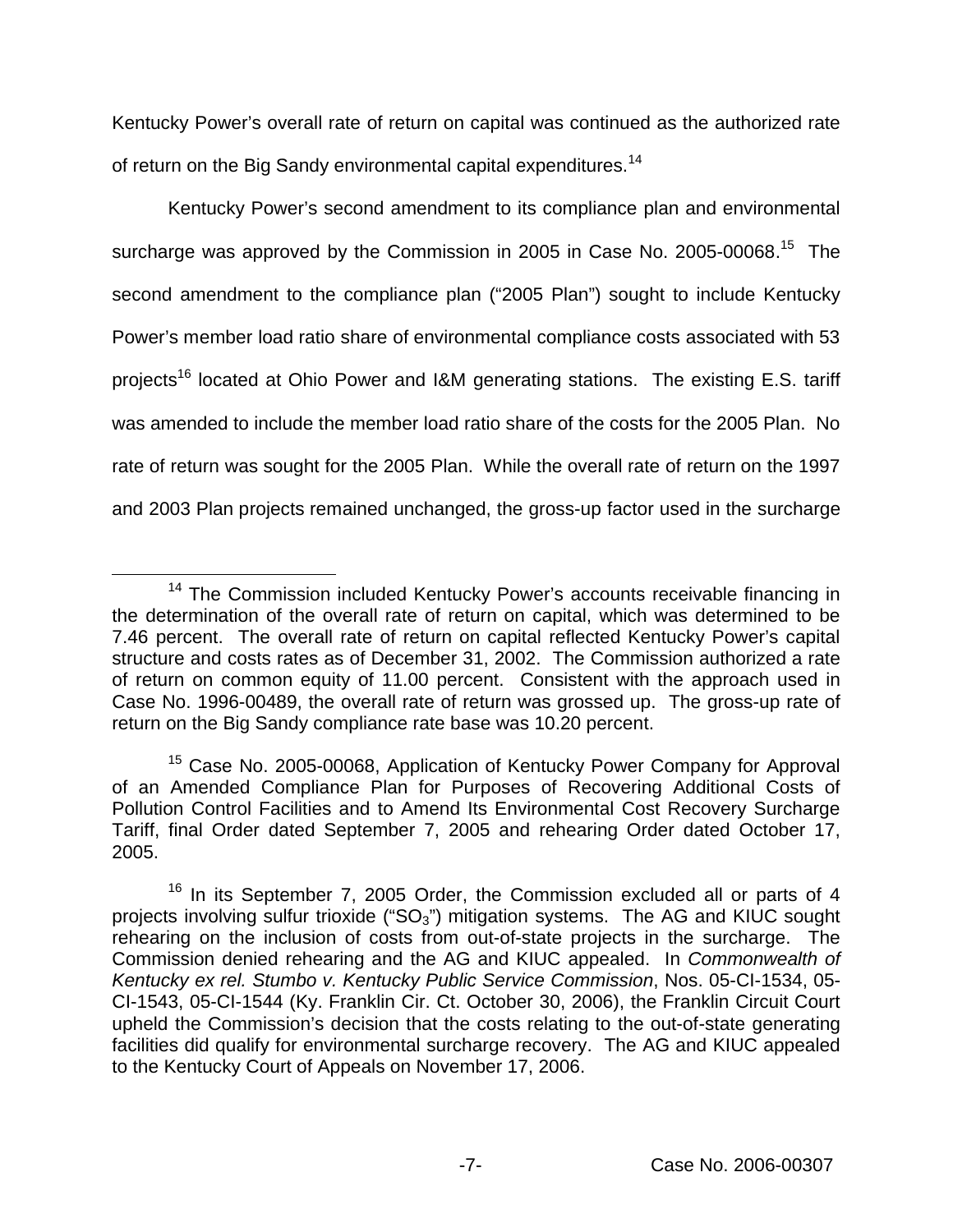mechanism for the Big Sandy environmental surcharge rate base was revised to reflect changes in federal and state income tax statutes.<sup>17</sup>

In Case No. 2005-00341, $18$  the approved settlement agreement provided that \$28,106,683 of environmental costs would be incorporated in Kentucky Power's base rates and that this "roll-in" would become the base period revenue requirement component in the environmental surcharge mechanism. In addition, the overall rate of return on capital was updated and continued to be the authorized rate of return on the Big Sandy environmental capital expenditures.<sup>19</sup>

## 2007 COMPLIANCE PLAN

In its third amendment to its environmental compliance plan ("2007 Plan"), Kentucky Power is seeking to include its member load ratio share of environmental

<sup>18</sup> Case No. 2005-00341, General Adjustment of Electric Rates of Kentucky Power Company, final Order dated March 14, 2006.

 $17$  The change in federal tax statutes was the recognition of the Internal Revenue Code Section 199 deduction. The change in state tax statutes was the reduction in Kentucky corporate income tax rates resulting from the passage of House Bill 272 from the 2005 Regular Session of the Kentucky General Assembly. Kentucky Power sought rehearing on the recognition of the Internal Revenue Code Section 199 deduction. After rehearing was denied by the Commission, Kentucky Power appealed. In *Commonwealth of Kentucky ex rel. Stumbo v. Kentucky Public Service Commission*, Nos. 05-CI-1534, 05-CI-1543, 05-CI-1544 (Ky. Franklin Cir. Ct. October 30, 2006), the Franklin Circuit Court upheld the Commission's treatment of the Internal Revenue Code Section 199 deduction. Kentucky Power appealed the Franklin Circuit Court decision to the Kentucky Court of Appeals on November 28, 2006.

<sup>&</sup>lt;sup>19</sup> Utilizing the test-year-end capital structure and cost rates as of June 30, 2005 and a rate of return on common equity ("ROE") of 10.50 percent, the Commission determined that Kentucky Power's overall rate of return on capital was 7.48 percent. The ROE was included as a provision of the settlement agreement. Consistent with the approach used in Case No. 2005-00068, the overall rate of return was grossed up, resulting in a gross-up rate of return on the Big Sandy compliance rate base of 9.97 percent.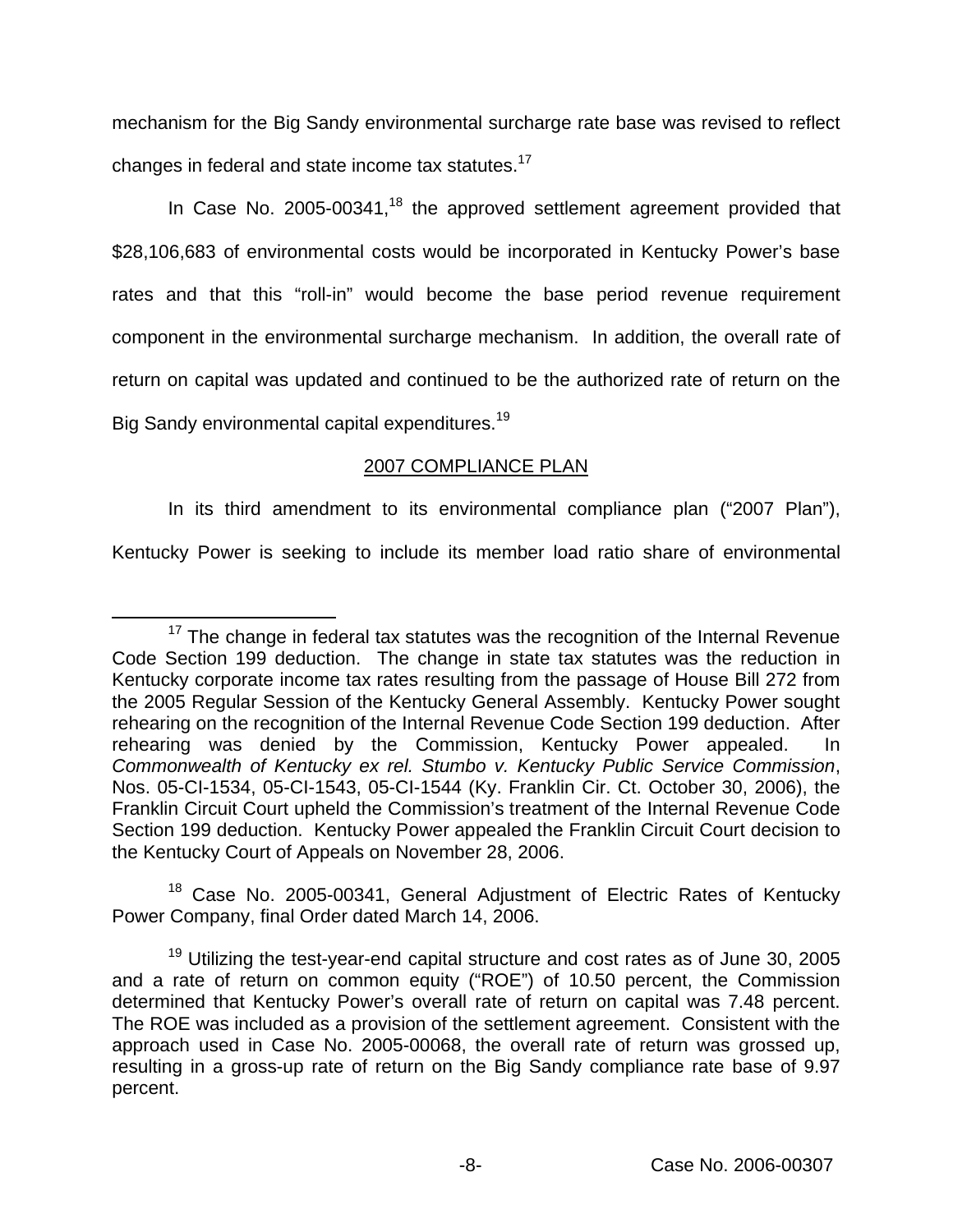compliance costs associated with 44 projects located at Ohio Power and I&M generating stations.<sup>20</sup> Kentucky Power contends that the 44 projects relate to its, and AEP's, compliance with the CAA and other federal, state, or local environmental requirements that apply to coal combustion and by-products from facilities used to generate electricity from coal. The 44 projects are listed in Appendix A to this Order.<sup>21</sup> The environmental compliance costs Kentucky Power seeks to include in its environmental surcharge are determined under the provisions of the AEP Interconnection Agreement and the Rockport Agreement. Based on the provisions of those agreements, Kentucky Power estimated that the annual retail ES revenue requirement would increase approximately \$8.3 million, an annual increase to Kentucky retail customers of 2.05 percent.<sup>22</sup>

In support of the 2007 Plan, Kentucky Power explained the steps taken by AEP to ensure that the environmental projects were undertaken in a reasonable and costeffective manner. Kentucky Power described AEP's use of a state-of-the-art multiemission compliance optimization model ("MECO") to arrive at the least cost compliance plan for AEP on a system-wide basis. Kentucky Power provided the inputs used in the MECO modeling and the results from three different modeling runs.<sup>23</sup>

<sup>&</sup>lt;sup>20</sup> Application at 4.

 $21$  Information shown in Appendix A is taken from McManus Direct Testimony, Exhibit JMM-1, as corrected in the Response to the Commission Staff's First Data Request dated August 24, 2006, Item 8.

<sup>22</sup> Application at 5.

 $23$  Response to the Commission Staff's First Data Request dated August 24, 2006, Item 3.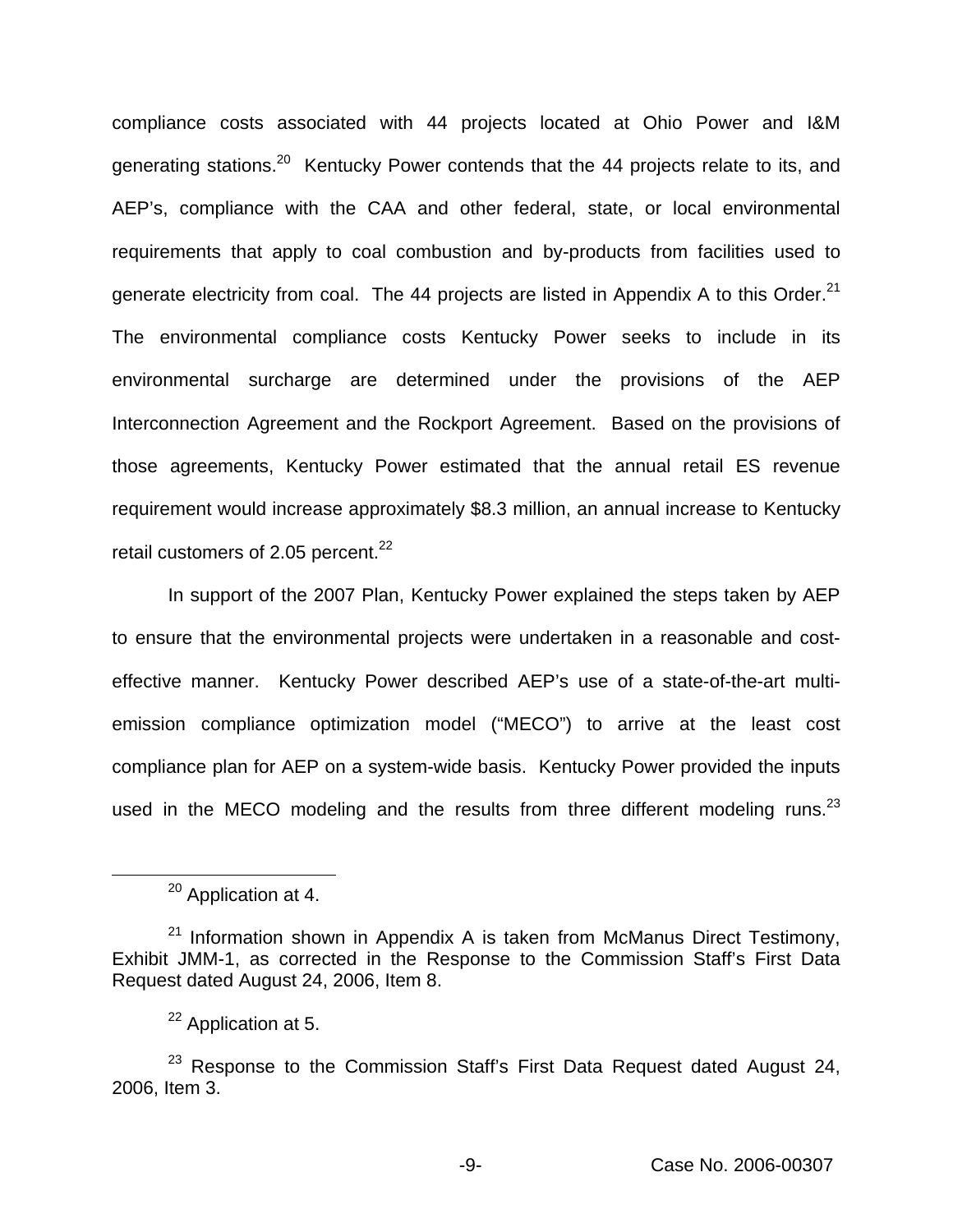Kentucky Power also provided the capital improvement requests ("CIs") submitted to AEP management for approval of the 2007 Plan projects. Kentucky Power stated that the CIs constitute the written evaluations made by the AEP Service Corporation after considering the results of the optimization model runs. Kentucky Power contended that this information has been presented to assure the Commission that AEP has adequately evaluated the projects for reasonableness and cost effectiveness.<sup>24</sup> The AG and KIUC did not challenge the reasonableness or the cost effectiveness of the proposed 2007 Plan.

As it did in Case No. 2005-00068, the Commission examined the appropriateness of Kentucky Power's inclusion of projects dealing with the mitigation of  $SO<sub>3</sub>$  emissions. Kentucky Power stated that AEP's experience with the operation of SCRs indicated that the use of this technology to control NOx emissions resulted in an increase in the formation of  $SO<sub>3</sub>$  in the flue gas. When combined with water in saturated flue gas from flue gas desulfurization ("FGD") equipment, the  $SO<sub>3</sub>$  produces sulfuric acid mist, which is a regulated pollutant under the New Source Review ("NSR") Programs of Title I of the CAA. Failure to control sulfuric acid mist, and in turn  $SO_3$ , could trigger NSR Program requirements which would result in additional permits and control equipment.25 Kentucky Power provided copies of the Environmental Protection Agency's Notice of Violation against Ohio Power's Gavin generating station, which indicated multiple violations of plume opacity limits during a 2-year period.<sup>26</sup> Kentucky

<sup>&</sup>lt;sup>24</sup> Kentucky Power Brief at 16.

<sup>&</sup>lt;sup>25</sup> McManus Direct Testimony at 20-21.

<sup>&</sup>lt;sup>26</sup> Kentucky Power's Response to Hearing Data Requests, Exhibit 1.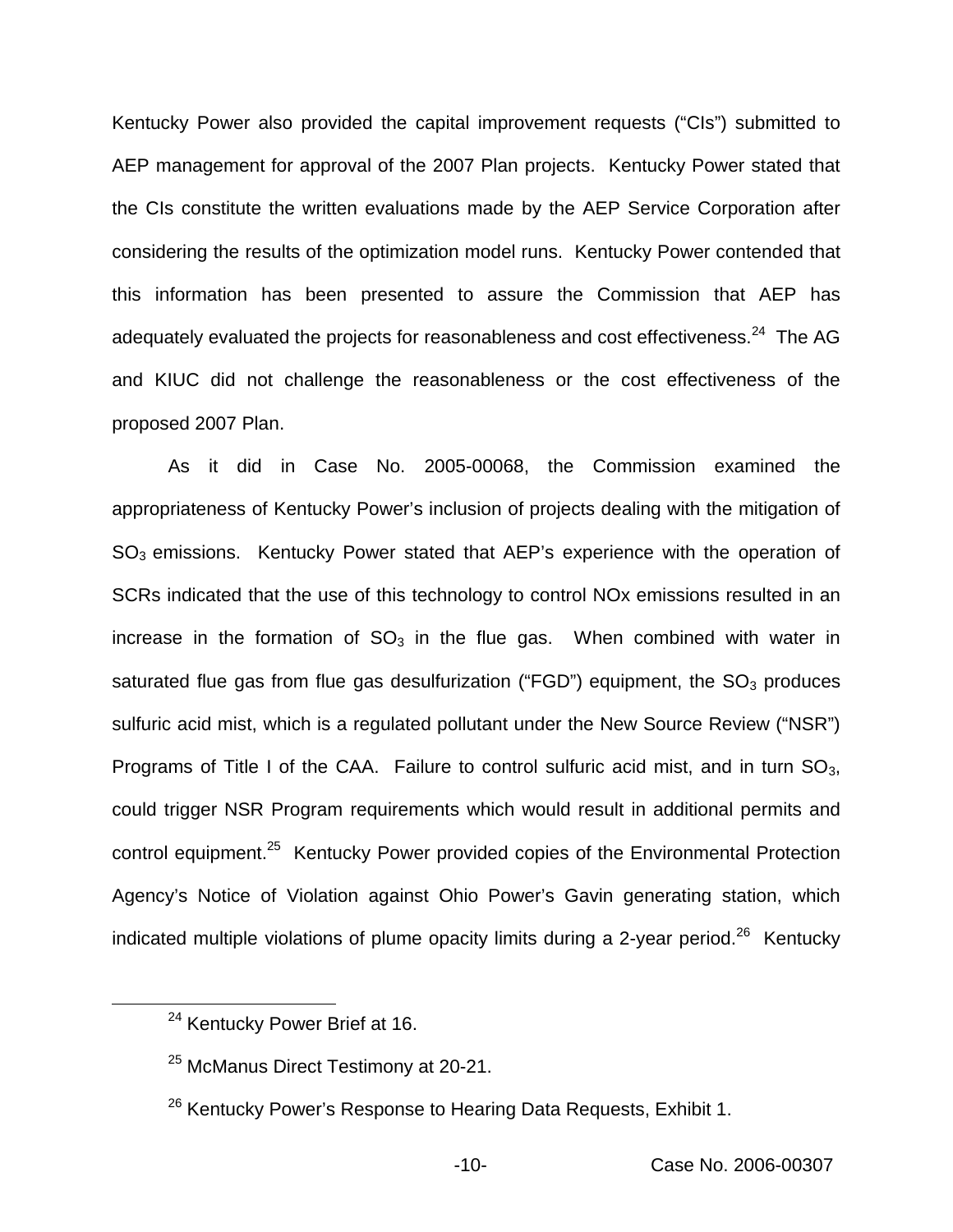Power also described the chemical interactions and the expected production of  $SO<sub>3</sub>$ from operating an  $SCR.<sup>27</sup>$ 

Based on the evidence of record and being otherwise sufficiently advised, the Commission finds that Kentucky Power has submitted an environmental compliance plan that conforms to KRS 278.183. As a member of the AEP Pool, Kentucky Power purchases energy from the other pool members under the terms of the AEP Interconnection Agreement. Under the terms of that agreement, Kentucky Power is required to pay its member load ratio share of the cost of environmental projects installed by the surplus members of the AEP Pool.

In this case, Kentucky Power is proposing to amend its compliance plan to include the costs of the environmental projects that Kentucky Power is required to pay under the AEP Interconnection Agreement. Since that agreement is a FERC-approved rate, the judicial doctrine of federal preemption forecloses any inquiry here into the reasonableness of that rate or the costs recovered through that rate.

However, while Kentucky Power's costs under the AEP Interconnection Agreement must be accepted as reasonable for rate-making purposes, that does not mean that such costs must be accepted for recovery by environmental surcharge under KRS 278.183. To qualify under KRS 278.190 and 278.192 for rate recovery in a base or general rate case, a cost must be reasonable, and any cost incurred pursuant to a FERC rate is presumed to be reasonable. Thus, a FERC-approved rate cannot be disallowed as unreasonable. But to qualify under the restrictive provisions of

<sup>&</sup>lt;sup>27</sup> Response to the Commission Staff's Second Data Request dated September 21, 2006, Item 3.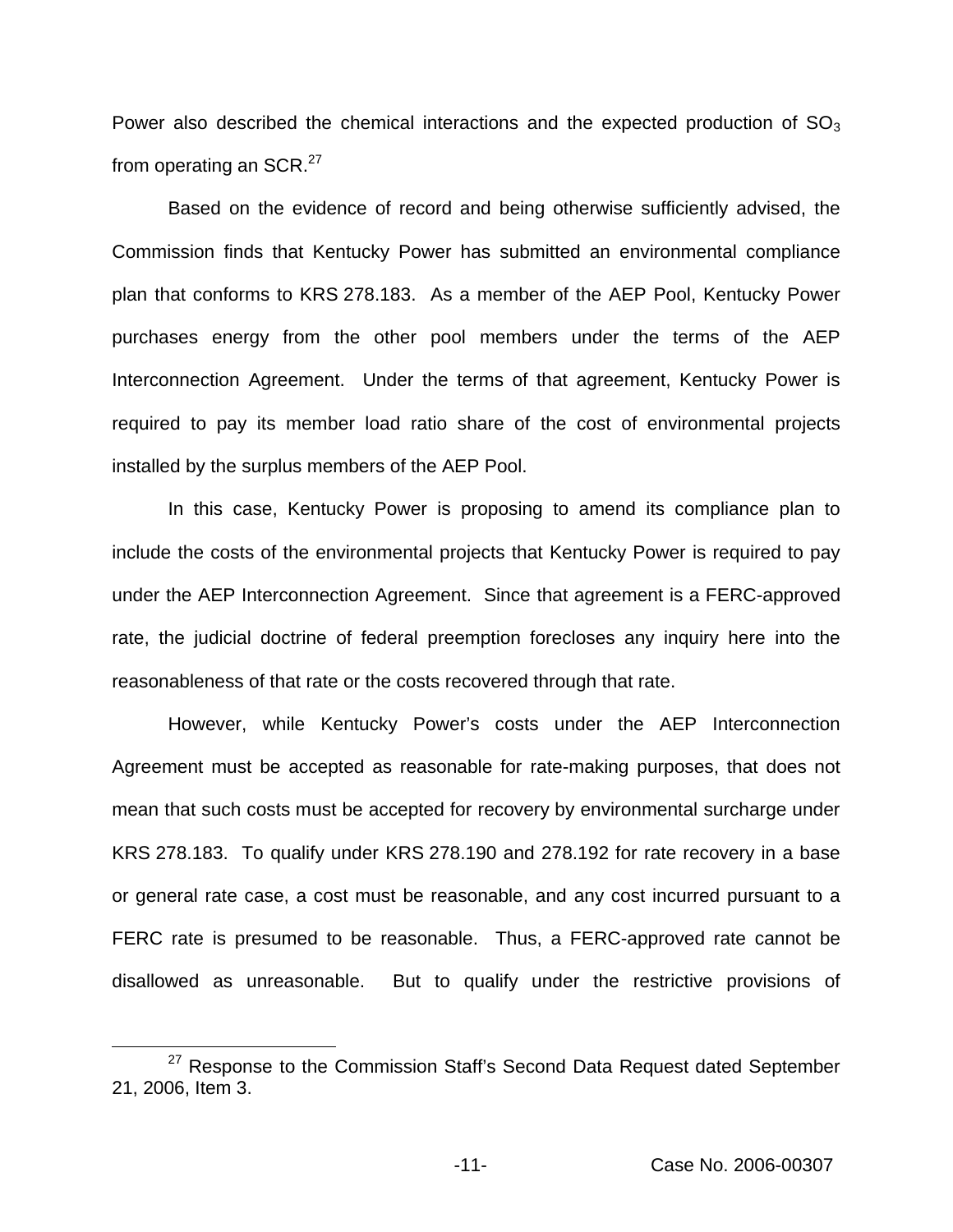KRS 278.183 for environmental surcharge recovery, a cost must be "reasonable and cost-effective for compliance with the applicable environmental requirements." Thus, even though a FERC-approved rate is presumed to be reasonable, there is no presumption that such a rate is both reasonable and cost effective for complying with the environmental requirements listed in KRS 278.183. Kentucky Power must carry its burden to prove that a FERC-approved rate qualifies for environmental surcharge recovery.

The Commission has reviewed the information provided by Kentucky Power that addresses the need for the projects. AEP's MECO analysis demonstrates that it has evaluated the alternatives available for environmental compliance and formulated a cost effective plan for that compliance. A review of the CIs submitted for the projects does reveal that compliance alternatives have been noted by AEP's engineering staff. The documentation does support a finding that the projects are reasonable and are a costeffective means of controlling  $SO_2$ ,  $SO_3$ , and NOx emissions. The Commission has also considered the information provided concerning the need for  $SO<sub>3</sub>$  mitigation and finds that Kentucky Power has demonstrated that projects controlling this chemical should be included in Kentucky Power's 2007 Plan.<sup>28</sup>

 $28$  The Commission also takes administrative notice of its December 21, 2006 decisions in Case No. 2006-00206, The Application of Kentucky Utilities Company for a Certificate of Public Convenience and Necessity to Construct a Selective Catalytic Reduction System and Approval of Its 2006 Compliance Plan for Recovery by Environmental Surcharge, and Case No. 2006-00208, The Application of Louisville Gas and Electric Company for Approval of Its 2006 Compliance Plan for Recovery by Environmental Surcharge, where we approved  $SO<sub>3</sub>$  mitigation projects for inclusion in the respective utilities' environmental compliance plans.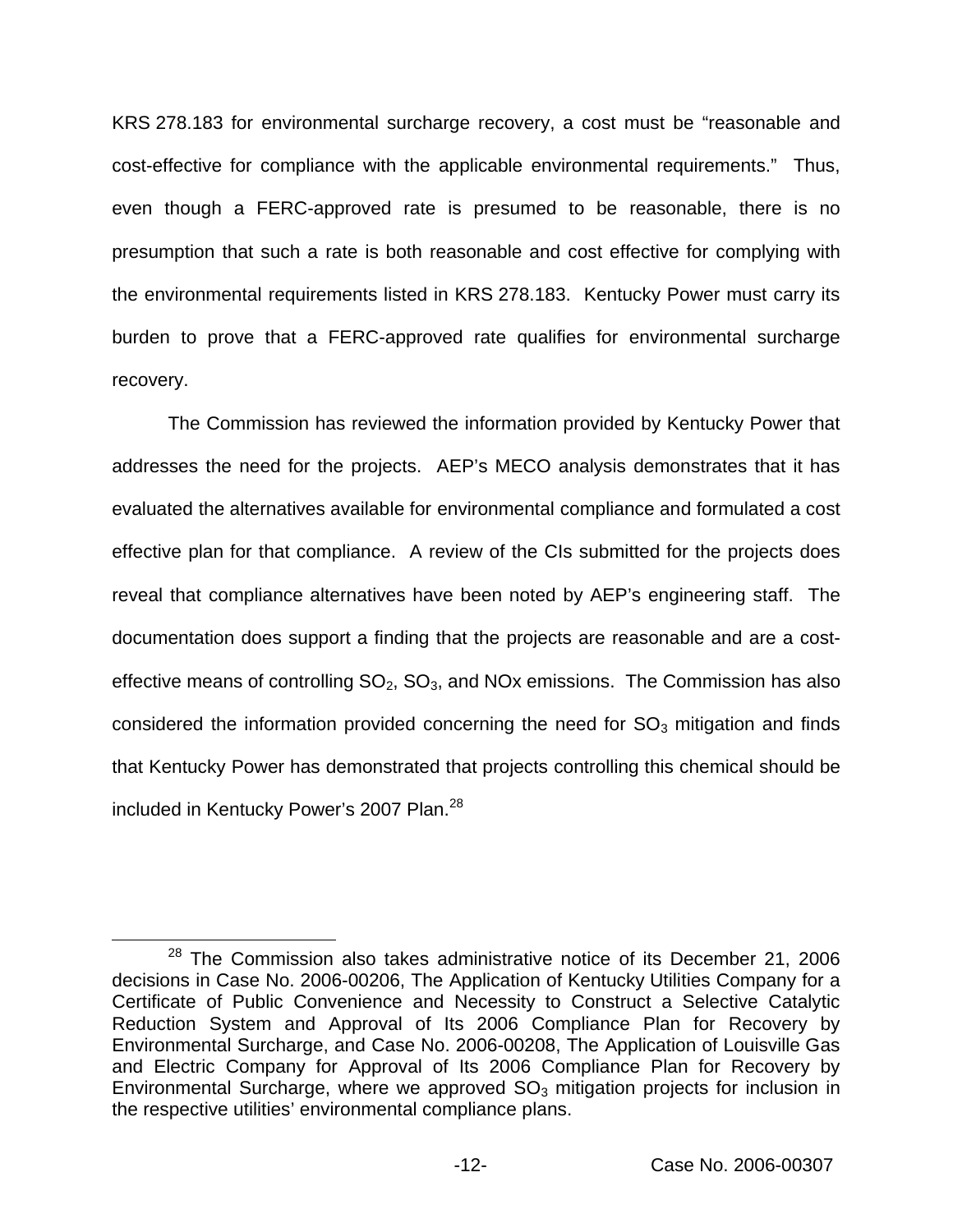Therefore, the Commission finds that the projects proposed by Kentucky Power to be included in its environmental compliance plan are reasonable and cost effective and should be approved.

#### SURCHARGE MECHANISM AND CALCULATION

#### Costs Associated with the 2007 Plan

Kentucky Power has proposed to incorporate the costs associated with the 2007 Plan into the existing surcharge mechanism used for the 1997, 2003, and 2005 Plans. As noted previously in footnote 9, Kentucky Power's surcharge mechanism determines the ES revenue requirement by comparing the base period revenue requirement with the current period revenue requirement. Kentucky Power proposed to include its member load ratio share of environmental compliance costs charged to it under the AEP Interconnection Agreement and the Rockport Agreement in the same manner as was approved in Case No. 2005-00068.

In his brief, the AG noted his appeal of the decision in Case No. 2005-00068 and stated his objection to the recovery of the 2007 Plan costs through the surcharge, arguing that the recovery of costs that are not Kentucky Power's cost of compliance are not authorized by KRS 278.183. The AG argued that these costs are subject to recovery only through a base rate case, and urged the Commission to deny surcharge recovery to the 2007 Plan costs.<sup>29</sup>

 $29$  AG Post Hearing Brief at 1-2. KIUC notified the Commission it would not be filing a brief, but noted that the issue of whether environmental compliance costs incurred at the out-of-state facilities of Kentucky Power's affiliated companies are recoverable through KRS 278.183 was currently on appeal at the Kentucky Court of Appeals.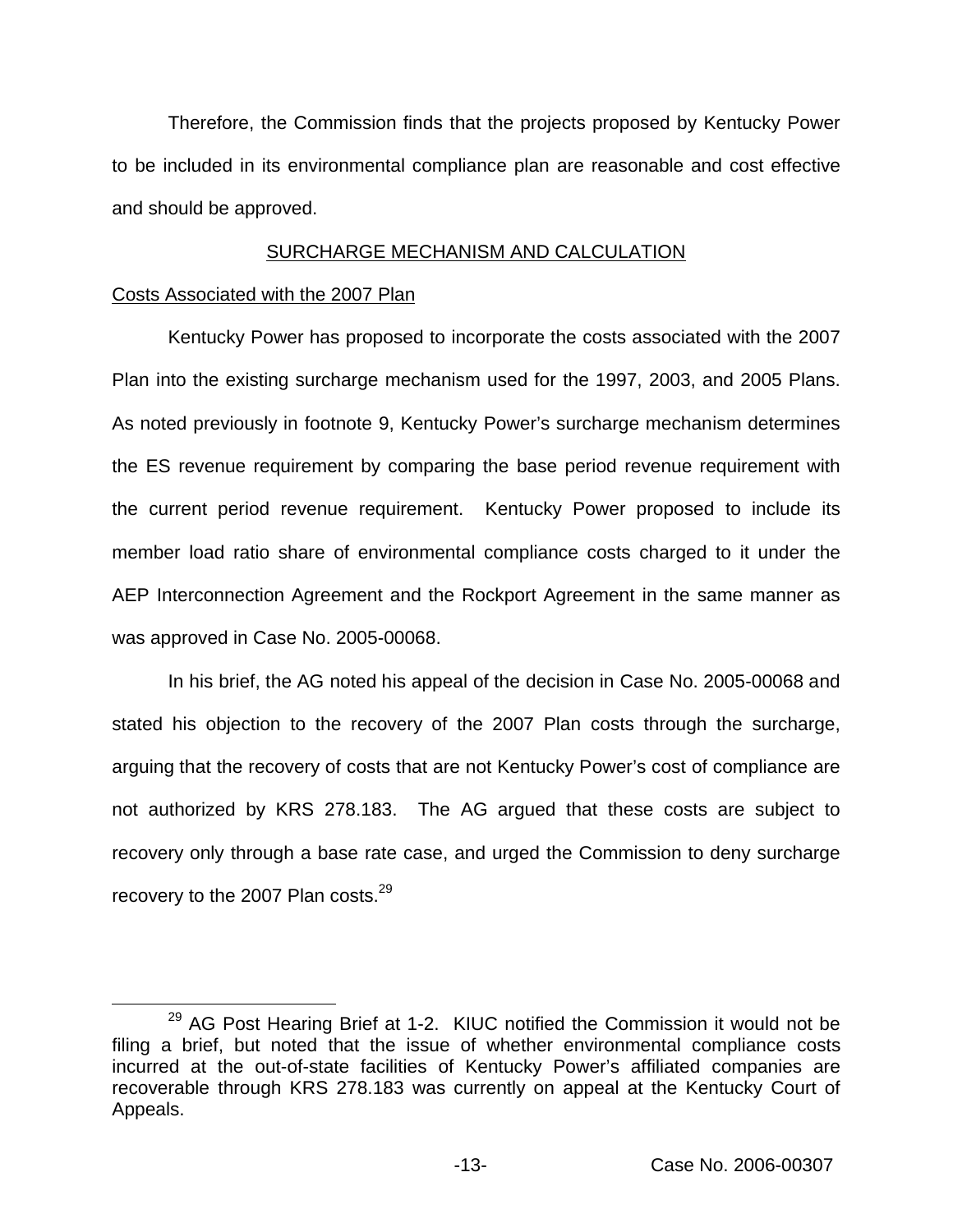The Commission has reviewed the record in this case and is aware of the appeals of our decisions in Case No. 2005-00068. Kentucky Power has identified the environmental compliance costs for the 2007 Plan projects charged to it under the provisions of the FERC-approved AEP Interconnection Agreement and Rockport Agreement. These are the costs for the 2007 Plan projects that Kentucky Power proposes to recover through its environmental surcharge. The Gavin scrubber costs, the Rockport CEMs, and Indiana air emission fees in the original environmental surcharge case, as well as the 2005 Plan costs, were handled in the same manner. The costs identified here by Kentucky Power are eligible for surcharge recovery if they are shown to be reasonable and cost effective for complying with the environmental requirements specified in KRS 278.183.

The Commission finds that the costs identified for the 2007 Plan projects have been shown to be reasonable and cost effective for environmental compliance. Thus, they are reasonable and should be approved for recovery through Kentucky Power's environmental surcharge.

#### Qualifying Costs

As noted previously, Kentucky Power's environmental surcharge mechanism determines the ES revenue requirement by comparing a base period revenue requirement with a current period revenue requirement. The qualifying costs included in Kentucky Power's base period revenue requirement will be the amount rolled into base rates in Case No. 2005-00341. The qualifying costs included in the current period revenue requirement will reflect the Commission-approved environmental projects from Kentucky Power's 1997, 2003, 2005, and 2007 Plans. Should Kentucky Power desire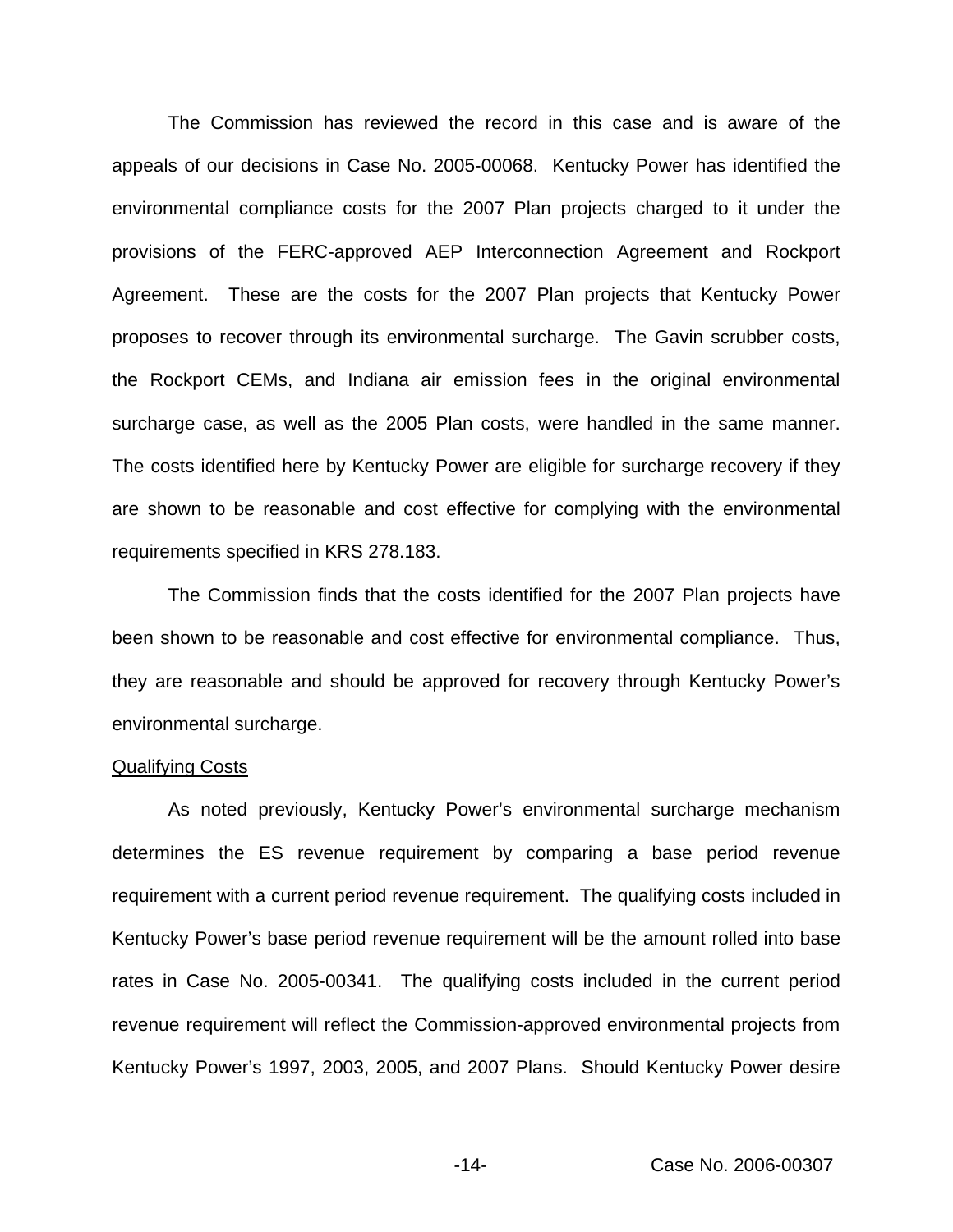to include other environmental projects in the future, it will have to apply for an amendment to its approved compliance plans.

#### Rate of Return

Kentucky Power did not request a rate of return on the 2007 Plan projects, but sought only the recovery of the environmental costs it incurred to comply with the CAA as a result of the costs its incurs under the AEP Interconnection Agreement and the Rockport Agreement.<sup>30</sup> The Commission agrees, and will not set a rate of return for the 2007 Plan projects. The rate of return currently authorized on the 1997 and 2003 Plan projects will remain as is.

#### Surcharge Formulas

The inclusion of the 2007 Plan into Kentucky Power's existing surcharge mechanism will not result in changes to the surcharge formulas. However, the description of the items included in the components of the formulas will change. The Commission finds that the formulas used to determine the ES revenue requirement as proposed by Kentucky Power<sup>31</sup> should be approved.

#### Reporting Formats

The inclusion of the 2007 Plan into the existing surcharge mechanism will require modifications to the monthly environmental surcharge reporting formats. Kentucky Power provided revised formats in response to a data request.<sup>32</sup> The Commission finds

<sup>30</sup> Wagner Direct Testimony at 11.

<sup>&</sup>lt;sup>31</sup> Application, Exhibit 3.

 $32$  Response to the Commission Staff's First Data Request dated August 24, 2006, Item 13.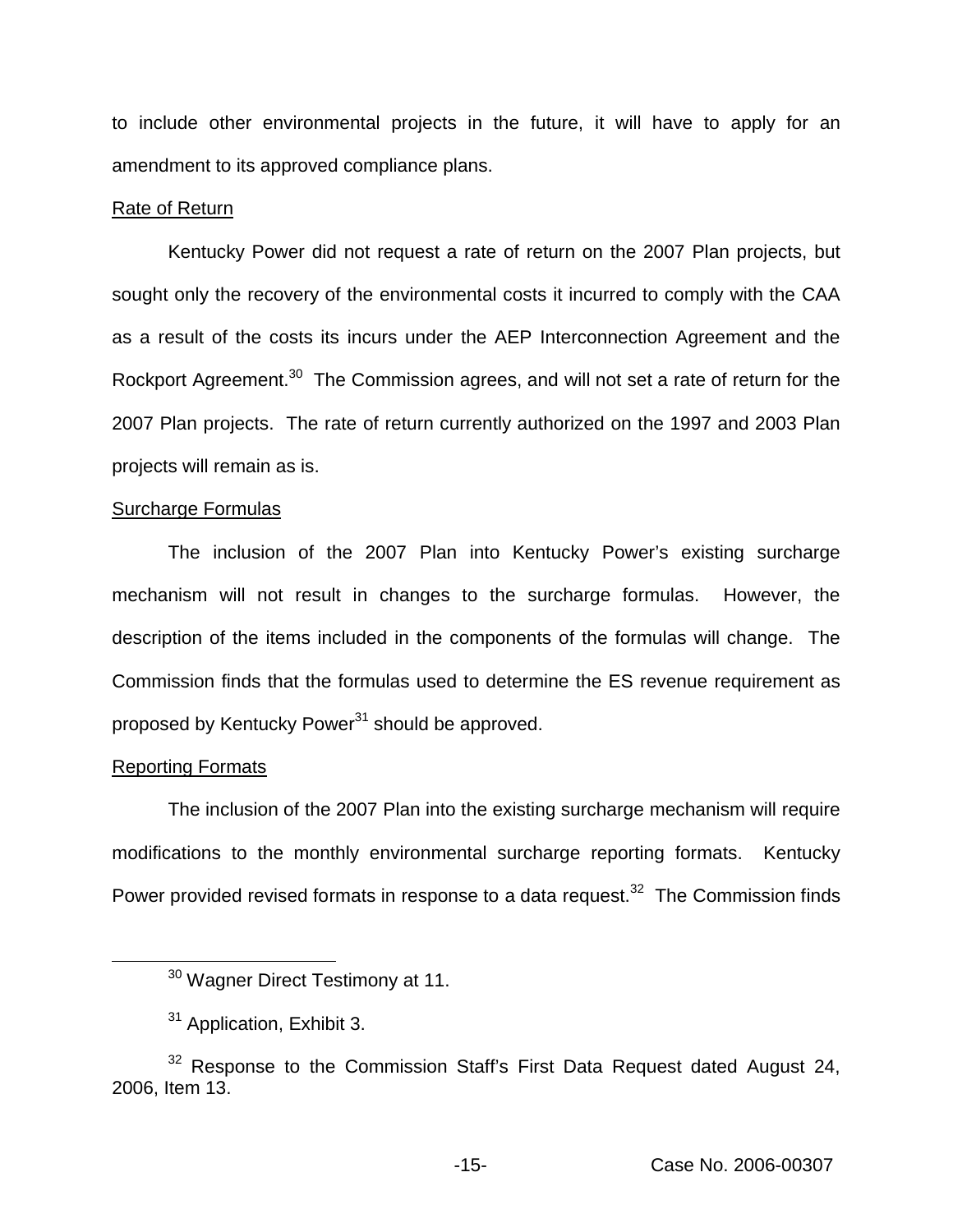that Kentucky Power's revised monthly environmental surcharge reporting formats should be approved.

### SURCHARGE ALLOCATION

No party to this case proposed to change the allocation of the environmental surcharge, which is now based on total revenues. This allocation was found to be reasonable by the Commission in Case No. 2002-00169 and it should continue to be used for Kentucky Power's environmental surcharge.

# TARIFF EFFECTIVE DATE

Kentucky Power proposed that its amended E.S. tariff should become effective for bills rendered on and after August 28, 2006. As noted previously in this Order, the Commission's August 16, 2006 Order rejected this effective date, as KRS 278.183(2) provides that the Commission has 6 months to review and approve environmental surcharge compliance plans and surcharge mechanisms. The Commission finds that the E.S. tariff should become effective for service rendered on and after the date of this Order.<sup>33</sup> The Commission will not make the revised E.S. tariff effective for bills rendered on and after the date of this Order because doing so would result in retroactive ratemaking by requiring customers to pay for increases in environmental costs prior to the approval of those increases.

# IT IS THEREFORE ORDERED that:

1. Kentucky Power's 2007 Plan is approved.

<sup>&</sup>lt;sup>33</sup> While Kentucky Power proposed that its E.S. tariff should become effective for bills rendered on and after a specific date, it indicated that in this case there would be no difference between bills rendered and service rendered. See Transcript of Evidence, November 28, 2006, at 33-34.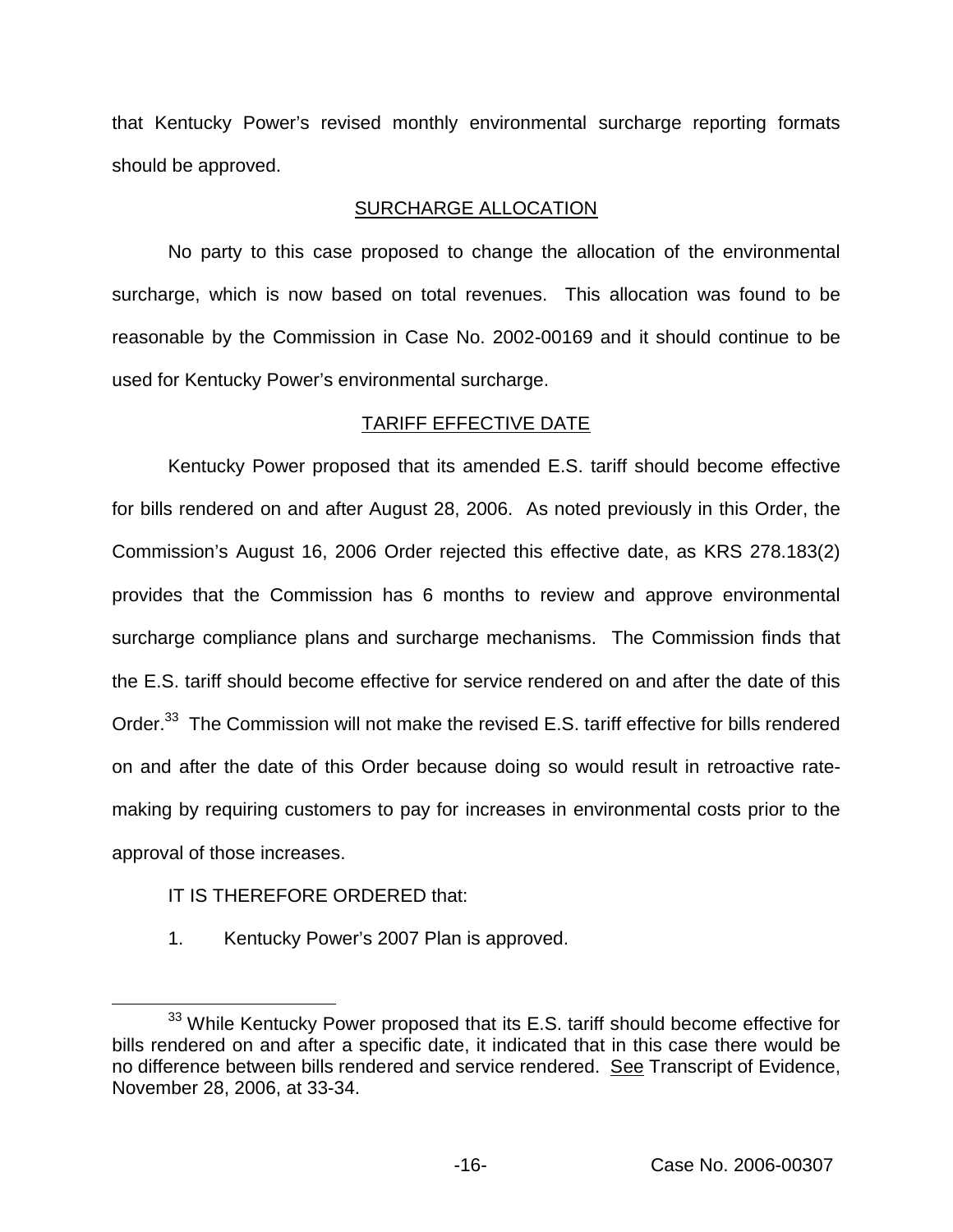2. Kentucky Power's E.S. tariff is approved for service rendered on and after the date of this Order.

3. The base period and current period revenue requirements shall be calculated as described in this Order.

4. The reporting formats described in this Order shall be used for each Kentucky Power monthly surcharge filing. Previous reporting formats shall no longer be submitted.

5. Within 10 days of the date of this Order, Kentucky Power shall file with the Commission tariff sheets setting out the E.S. tariff as approved herein.

Done at Frankfort, Kentucky, this 24<sup>th</sup> day of January, 2007.

By the Commission

ATTEST:

**Executive Director** 

Case No. 2006-00307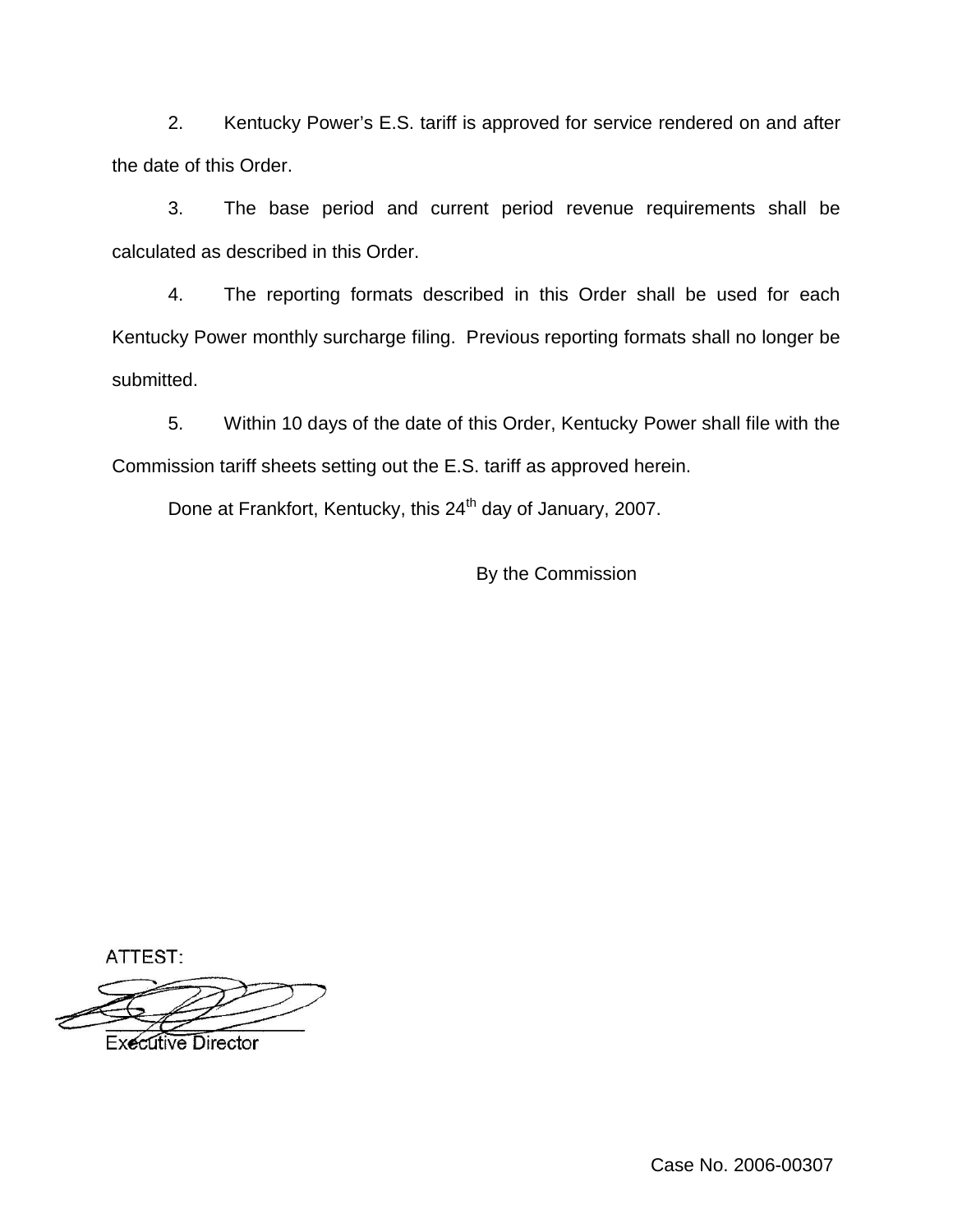# APPENDIX A

## APPENDIX TO AN ORDER OF THE KENTUCKY PUBLIC SERVICE COMMISSION IN CASE NO. 2006-00307 DATED January 24, 2007

| SCHEDULE OF ENVIRONMENTAL PROJECTS PROPOSED AND APPROVED FOR<br><b>INCLUSION IN KENTUCKY POWER'S ENVIRONMENTAL COMPLIANCE PLAN</b> |                                                            |                                         |  |
|------------------------------------------------------------------------------------------------------------------------------------|------------------------------------------------------------|-----------------------------------------|--|
| <b>COMPANY</b> and<br><b>GENERATING UNIT</b>                                                                                       | PROJECT DESCRIPTION                                        | <b>APPROVED FOR</b><br><b>INCLUSION</b> |  |
| Ohio Power - Amos                                                                                                                  | Unit $3 - FGD$                                             | Yes                                     |  |
|                                                                                                                                    | Unit 3 - Balance Draft Conversion                          | Yes                                     |  |
|                                                                                                                                    | Unit 3 - Controls Modernization                            | Yes                                     |  |
|                                                                                                                                    | Unit 3 - Steam Generator Modifications                     | Yes                                     |  |
|                                                                                                                                    | Unit $3 - SO3$ Mitigation                                  | Yes                                     |  |
|                                                                                                                                    | Unit 3 - FGD Purge Stream Water<br><b>Treatment System</b> | Yes                                     |  |
|                                                                                                                                    | Unit 3 - Plant Common                                      | Yes                                     |  |
|                                                                                                                                    | Unit 3 - Coal Blending Station                             | Yes                                     |  |
|                                                                                                                                    | Units $1, 2 \& 3 -$ Landfill                               | Yes                                     |  |
|                                                                                                                                    | Unit 3 – Precipitator Modification                         | Yes                                     |  |
| Ohio Power -<br>Cardinal                                                                                                           | Unit 1 - FGD                                               | Yes                                     |  |
|                                                                                                                                    | Unit 1 - Controls Modernization                            | Yes                                     |  |
|                                                                                                                                    | Unit 1 - Steam Generator Modifications                     | Yes                                     |  |
|                                                                                                                                    | Unit 1 - Balance Draft Conversion                          | Yes                                     |  |
|                                                                                                                                    | Unit 1 - Forced Draft Fan Modification                     | Yes                                     |  |
|                                                                                                                                    | Unit 1 - FGD Purge Stream Water<br><b>Treatment System</b> | Yes                                     |  |
|                                                                                                                                    | Unit $1 - SO3$ Mitigation                                  | Yes                                     |  |
|                                                                                                                                    | Unit 1 - Catalyst Replacement                              | Yes                                     |  |
|                                                                                                                                    | Unit 1 - Landfill                                          | Yes                                     |  |
| Ohio Power - Gavin                                                                                                                 | Units 1 & $2 - SO3$ Mitigation                             | Yes                                     |  |